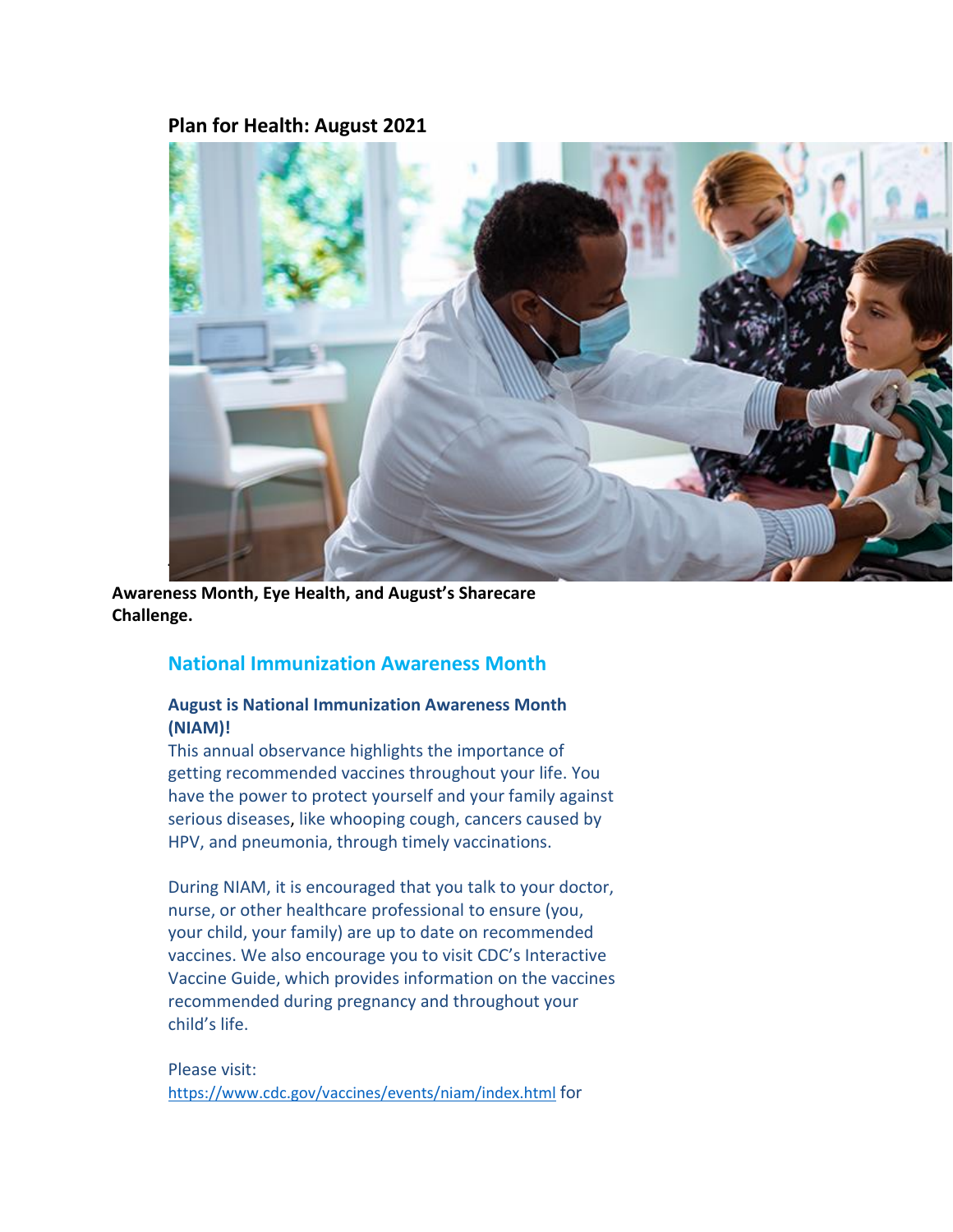more information and supporting materials on National Immunization Awareness Month. To view and download your 2021 Preventive Schedule please visit your Highmark member website.

#### **Eye Health**

If your eyes feel healthy, it's easy to assume they are healthy. But many eye diseases don't have any warning signs — so you could have an eye problem and not know it. The good news is, there's a lot you can do to set yourself up for a lifetime of seeing well!

- **Get a comprehensive dilated eye exam** Getting a dilated eye exam is simple and painless — and it's the single best thing you can do for your eye health! A dilated eye exam is the only way to check for many eye diseases early on, when they're easier to treat. To get the facts about dilated eye exams visit: [https://www.nei.nih.gov/learn-about](https://www.nei.nih.gov/learn-about-eye-health/healthy-vision/get-dilated-eye-exam)[eye-health/healthy-vision/get-dilated-eye-exam.](https://www.nei.nih.gov/learn-about-eye-health/healthy-vision/get-dilated-eye-exam)
- **Find out if you're at risk for eye diseases -** Getting older increases your risk of some eye diseases. You might also have a higher risk of some eye diseases if you are overweight or obese or have a family history of eye disease. If you're worried you might be at risk for some eye diseases, talk to your doctor. You may be able to take steps to lower your risk.
- **Take care of your health -** Protecting your overall health can go a long way toward keeping your eyes healthy! It's important to make healthy choices and take good care of yourself. Keep in mind that healthy habits like eating well and being active can lower your risk for diseases and conditions that can lead to eye or vision problems, like diabetes or high blood pressure. Also, smoking increases your risk of macular degeneration and cataracts and it can harm the optic nerve.
- **Protect your eyes -** Every day, you can take simple steps to keep your eyes healthy such as wearing sunglasses, giving your eyes a rest when looking at